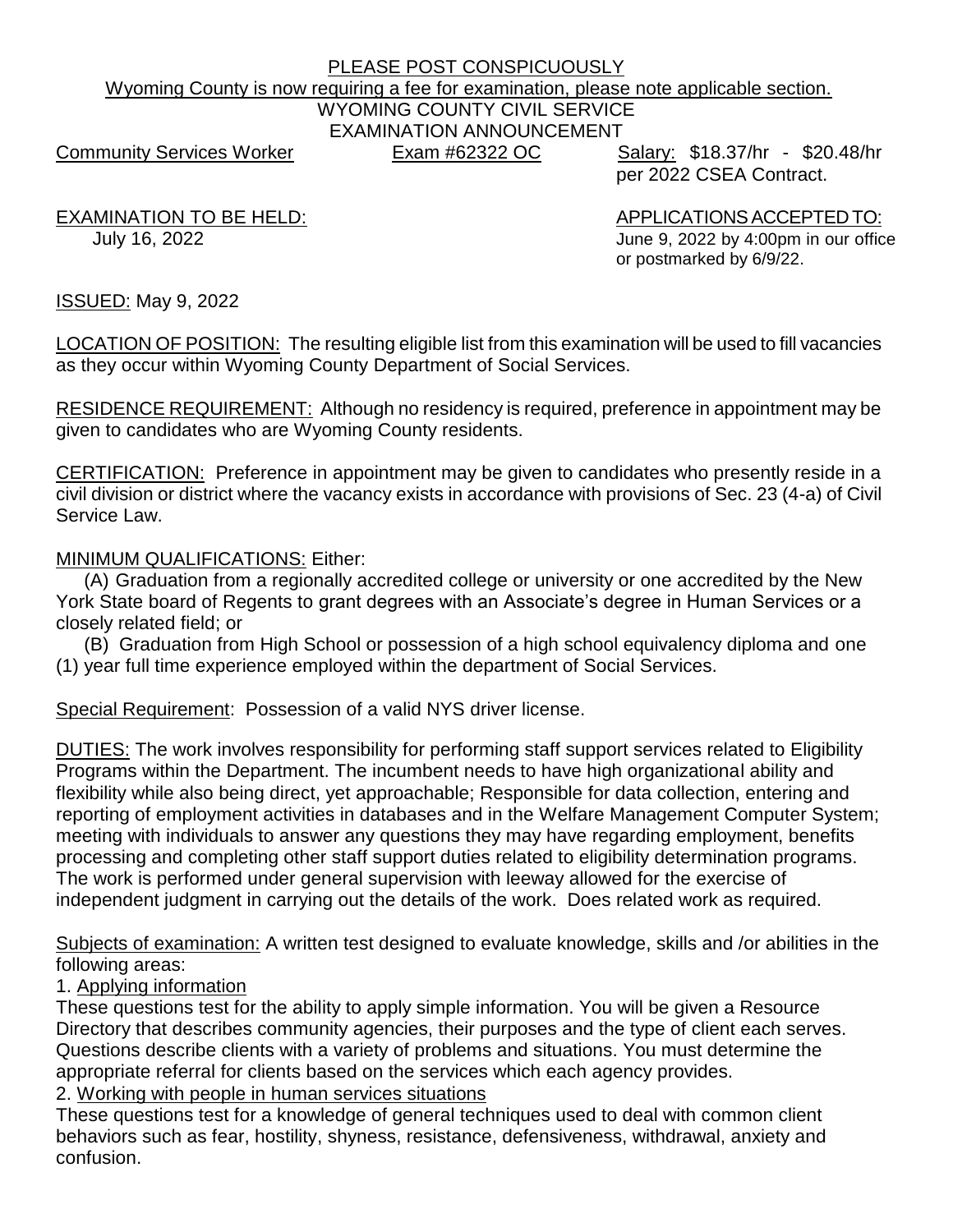# 3. Preparing written material

These questions test your ability to present information clearly and accurately, and to organize paragraphs logically and comprehensibly. For some questions, you will be given information in two or three sentences followed by four restatements of the information. You must then choose the best version. For other questions, you will be given paragraphs with sentences out of order. You must then choose, form four suggestions, the best order for the sentences. 4. Interviewing

These questions test for knowledge of the principles and practices employed in obtaining information from individuals through structured conversations. These questions require you to apply the principles, practices, and techniques of effective interviewing to hypothetical interviewing situations. Included are questions that present a problem arising from an interviewing situation, and you must choose the most appropriate course of action to take.

The use of a quiet, hand-held, solar or battery powered calculator is permitted. Devices with typewriter keyboards, "Spell Checkers," personal digital assistants, address books, language translators, dictionaries, or any similar devices are prohibited.

The New York State Department of Civil Service has not prepared a test guide for this examination. However, candidates may find information in the publication "How to take a written test" helpful in preparing for this test. This publication is available on line at: www.cs.ny.gov/testing/localtestguides.cfm

SABBATH OBSERVERS/DISABLED CANDIDATES/MILITARY MEMBERS: If special arrangements for testing are required, indicate this on your application. Any member of the Armed Forces of the United States of America, who having duly filed an application to compete in a scheduled competitive examination for Civil Service employment by the State of New York or any of its subdivisions and who due to active military duty is deprived of the opportunity to compete in such examination shall be provided with an opportunity to compete, under terms and conditions deemed appropriate by the State Department of Civil Service or Municipal Commission, by way of a special military make-up examination.

This examination will be prepared and rated in accordance with Section 23-2 of the Civil Service Law. The provisions of the New York State Civil Service Law, Rules and Regulations dealing with the preparation and rating of examinations will apply to this examination.

Current members of the Armed Forces may apply for Veteran's credits by filing an application for Veteran's Credits (Form VC-1). Proof of military status must also be presented and verified in order for consideration of granting of "conditional" Veteran's credit. Acceptable proof may include a military I.D. card, military orders, or others official military document that substantiates active military service at time of exam. This documentation and VC-1 Form must be received prior to the establishment of the Eligible List for this examination. The "conditional" status of the additional credits will remain until proof is provided indicating that the service was in time of war and that the veteran received an honorable discharge, or was released under honorable circumstances.

VETERANS: Disabled and non-disabled war veterans who are eligible for additional credits must submit an application for veteran credits with **EACH** application for examination. Candidates who wish to claim veteran credits on an examination should request an application and information sheet from the Wyoming County Civil Service Office. Veteran's application forms will also be available upon request at the examination center. The completed forms must be received before the eligible list for this examination is established in order to utilize additional credits.

In conformance with section 85-a of the Civil Service Law, children of firefighters and police officers killed in the line of duty shall be entitled to receive an additional ten points in a competitive examination for original appointment in the same municipality in which his or her parent has served. If you are qualified to participate in this examination and are a child of a firefighter or police officer killed in the line of duty in this municipality, please inform this office of this matter when you submit your application for examination. A candidate claiming such credit has a minimum of two months from the application deadline to provide the necessary documentation to verify additional credit eligibility. However, no credit may be added after the eligible list has been established.

> APPLICATION FORMS MAY BE OBTAINED AT THE WYOMING COUNTY CIVIL SERVICE OFFICE 338 N. Main St., Thomson Hall Warsaw, New York 14569 Telephone: 786-8830 Hours: Monday through Friday 8:00 a.m. - 4:00 p.m. OR DOWNLOAD AN APPLICATION AT [www.wyomingco.net](http://www.wyomingco.net/) (**click on the civil service link)** WYOMING COUNTY -- AN EQUAL OPPORTUNITY/AFFIRMATIVE ACTION EMPLOYER